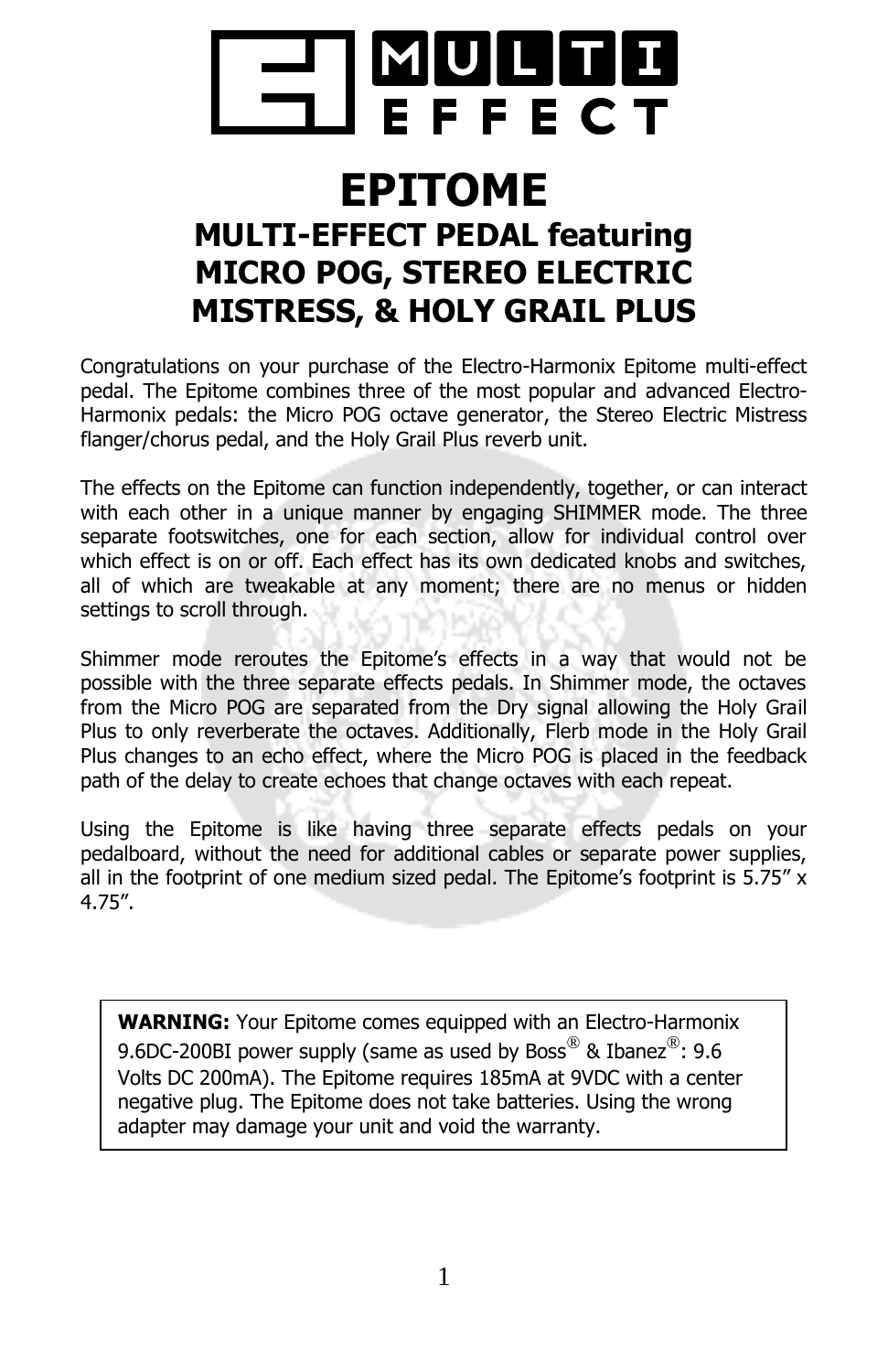## **- CONTROLS, INDICATORS, & I/O -**

#### **MICRO POG SECTION**

**DRY Knob** - Controls the output volume of the DRY signal. The DRY signal is the signal present at the INPUT jack. As this knob is turned clockwise, the volume of the DRY signal increases. If the Holy Grail Plus is set to ECHO Mode, the DRY knob sets the delay's feedback for the dry signal. See page 5 for more info on the ECHO mode.

**SUB OCTAVE Knob** - Controls the output volume of the SUB OCTAVE signal. The SUB OCTAVE signal is one octave below the original input signal, half the frequency of the input signal. As this knob is rotated clockwise, the volume of the SUB OCTAVE signal will increase. If the Holy Grail Plus is set to ECHO Mode, the SUB OCTAVE knob sets the delay's feedback for the SUB Octave signal. See page 5 for more info on the ECHO mode.

**OCTAVE UP Knob** - Controls the output volume of the OCTAVE UP signal. The OCTAVE UP signal is one octave above the original input signal or twice the frequency of the original input signal. The volume of the OCTAVE UP signal increases as this knob is rotated clockwise. If the Holy Grail Plus is set to ECHO Mode, the OCTAVE UP knob sets the delay's feedback for the upper octave signal. See page 5 for more info on the ECHO mode.

#### **STEREO ELECTRIC MISTRESS SECTION**

**RATE Knob** - This knob controls the speed or rate of the LFO signal that modulates the flanger. It also controls the rate of the Chorus effect. Turning the RATE knob clockwise increases the rate of modulation. When the RATE knob is turned down, between fully counter-clockwise and the 10 o'clock position, the Stereo Electric Mistress will enter Filter Matrix mode. In Filter Matrix mode the LFO signal is disconnected from the Flanger and Chorus so that you can manually modulate the Flanger/Chorus by turning the RATE knob. Keep the RATE knob below 10 o'clock to keep it in Filter Matrix mode.

**FLANGER Depth Knob** - Controls the amount of Flange that is mixed with the direct signal. The more you turn the knob clockwise, the more pronounced the flanger effect will be. Turning the FLANGER knob down completely bypasses the flanger.

**CHORUS Depth Knob** - Controls the amount of the chorus sound. The more you turn the knob clockwise, the more pronounced the chorus effect will be. Turn the CHORUS knob down completely to bypass the chorus effect.

**Hint** - The Flanger and Chorus effect can be used together. While each individual effect produces rich sweeping textures, together they can produce dramatically different and warm soundscapes that are not available when one effect is used alone. See page 5 for more information on the Stereo Electric Mistress sounds.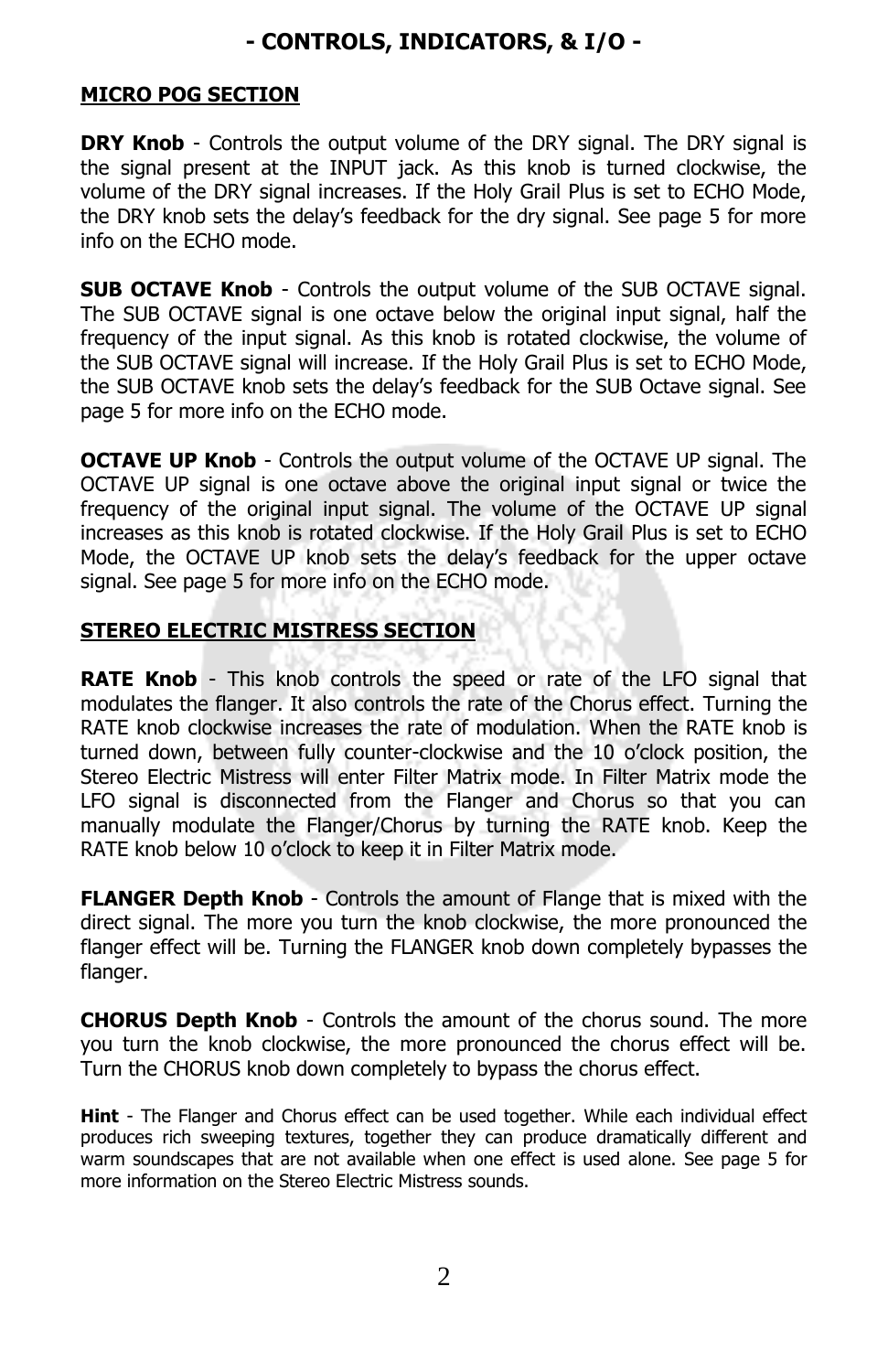#### **HOLY GRAIL PLUS SECTION**

**REVERB Switch** - Chooses the reverb mode. From top to bottom, the modes are SPRING, HALL, ROOM and FLERB. When Shimmer is enabled, FLERB mode changes to an echo effect. See Page 6 for descriptions of each reverb mode.

**AMOUNT Knob** - The function of the AMOUNT knob changes with each REVERB mode:

| <b>REVERB Mode</b> | <b>AMOUNT Parameter</b>    |
|--------------------|----------------------------|
| <b>SPRING</b>      | Reverb Time & Spring Time  |
| HALL               | Reverb Time                |
| <b>ROOM</b>        | Damping Amount             |
| FLERB/Echo         | Modulation Rate/Delay Time |

**BLEND Knob** - Controls the wet/dry mix from 100% Dry (counter-clockwise position) to 100% Wet (clockwise position). Set BLEND to 12 o'clock for an equal mix of both.

**SHIMMER Switch** - Enables SHIMMER mode, which changes the routing between each effect to produce a lush, shimmering reverb tone while keeping a dry initial attack. See pages 4-5 for details on SHIMMER mode. When SHIMMER mode is enabled, the Holy Grail Plus LED lights up green. If SHIMMER is disabled, the Holy Grail Plus LED will be red.

#### **FOOTSWITCHES & LEDs**

Each effect section of the Epitome has its own independent footswitch to toggle the associated effect in and out of bypass. Bypass through the Epitome is **buffered bypass**.

**MICRO POG Footswitch and STATUS LED –** The footswitch located nearest to the IN jack toggles the Micro POG effect on or off. When the LED in the Micro POG section is lit, the Micro POG effect is active. When the Micro POG LED is off, the Micro POG section is bypassed.

**STEREO ELECTRIC MISTRESS Footswitch and STATUS LED –** The footswitch located in the middle of the Epitome toggles the Stereo Electric Mistress effect on or off. When the LED in the Stereo Electric Mistress section is lit, the Stereo Electric Mistress effect is active. When the Stereo Electric Mistress LED is off, the Stereo Electric Mistress section is bypassed. When lit, the Stereo Electric Mistress LED fades between red and green to show the rate of modulation.

**HOLY GRAIL PLUS Footswitch and STATUS LED –** The footswitch located nearest the OUT jack of the Epitome toggles the Holy Grail Plus effect on or off. When the LED in the Holy Grail Plus section is lit (either red or green), the Holy Grail Plus effect is active. When the Holy Grail Plus LED is off, the Holy Grail Plus section is bypassed. A red LED in the Holy Grail Plus section indicates that the SHIMMER setting is off. A green LED in the Holy Grail Plus section indicates that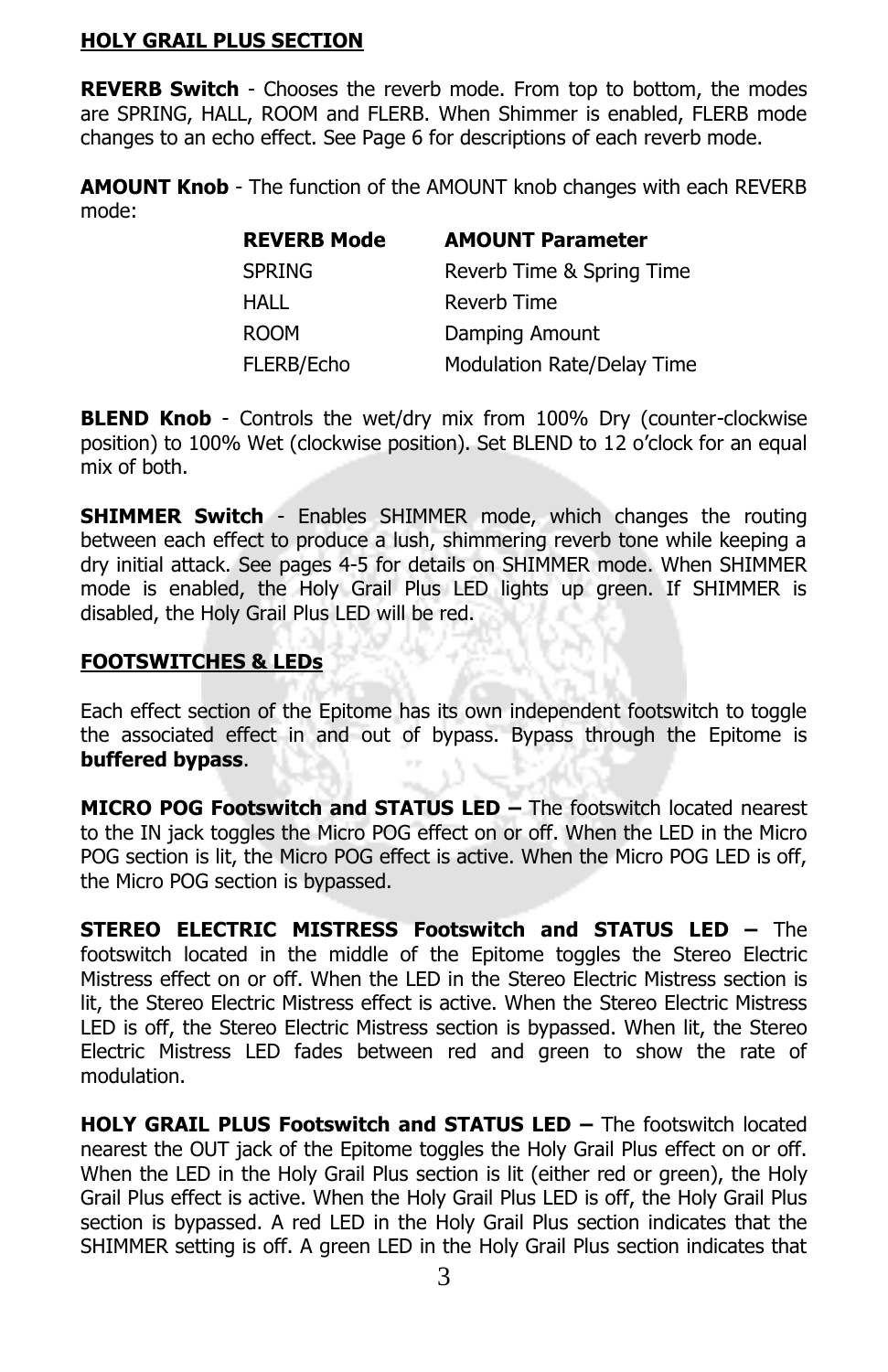the SHIMMER setting is on. More information on the operation of the SHIMMER switch is on pages 4-5.

## **I/O & POWER JACKS**

**MONO/L and R INPUT Jacks** - The Epitome allows for full stereo input. The input jacks are labeled: Mono/L and R. When using the Epitome with only one input we suggest you use the MONO/L input. When using a single input, the input impedance is 500 $k\Omega$ . When using both inputs, the input impedance at each iack is  $1M<sub>\Omega</sub>$ .

**MONO/L Output Jack** - This 1/4" jack is the main effect output jack when connected in mono and the Left output when hooked up in stereo. The output impedance at this jack is  $910\Omega$ .

**R Output Jack** - This 1/4" jack is the Right effect output jack. Connect this jack to your second amp or second mixer channel when connecting the Epitome in stereo. The output impedance at this jack is  $910\Omega$ .

**9V Power Jack** - Connect the output plug from the AC Adapter that was supplied with your Epitome to this jack, located at the top of the unit. The Epitome requires 185mA at 9VDC. The polarity of the power jack is center negative.

## **- STEREO OPERATION AND THE SHIMMER SWITCH -**

The Epitome can be used either as a mono or stereo effect unit. Signal routing in the Epitome depends on which effects are engaged, and the position of the SHIMMER switch.

**SHIMMER Switch Off –** With the SHIMMER switch off, the effects in the Epitome work independently, in the following order:

IN  $\rightarrow$  MICROPOG  $\rightarrow$  STEREO ELECTRIC MISTRESS  $\rightarrow$  HOLY GRAIL PLUS  $\rightarrow$  OUT

The Micro POG section is a mono effect. If both the L and R inputs are being used, the L and R signals are combined before going through the Micro POG octave section, while the DRY signal remains stereo through the Micro POG. When the Micro POG is bypassed, L and R inputs remain separate.

The Stereo Electric Mistress section is stereo. The Stereo Electric Mistress will produce separate stereo flange/chorus sounds whether it is fed by a stereo signal or a mono signal (such as a single guitar or the output of the Micro POG).

The Holy Grail Plus section has a mono input but a stereo output. If the Holy Grail Plus is being fed by a stereo signal (such as the output of the Stereo Electric Mistress or the L and R inputs), the L and R signals are combined before entering the Holy Grail Plus reverb block but the DRY signal remain in stereo. The output of the reverb effect is stereo. When the Holy Grail Plus is bypassed, L and R inputs remain separate.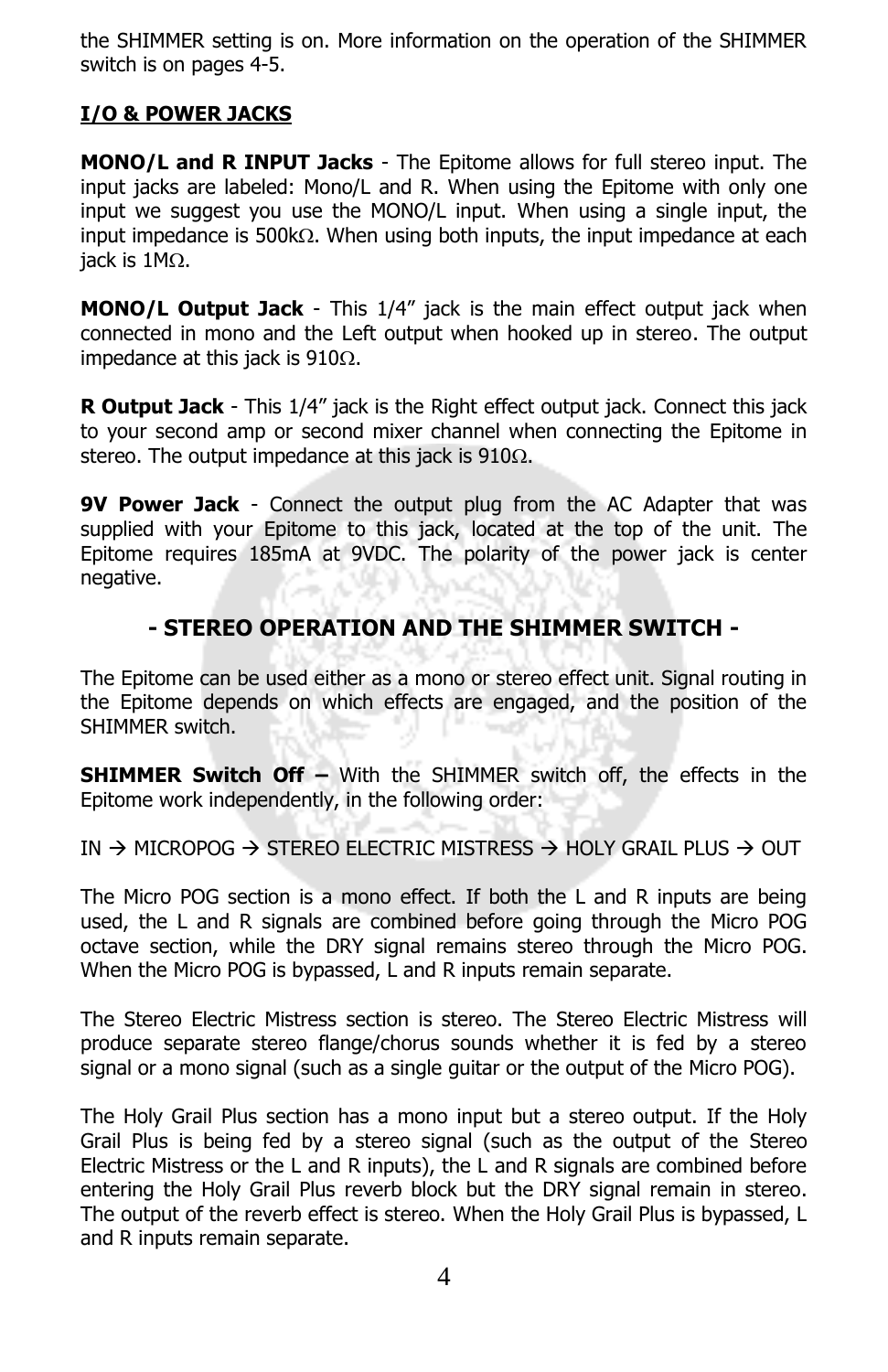**SHIMMER Switch On** – With the SHIMMER switch engaged, the effects interact to produce sounds unique to the Epitome pedal. The signal path is rearranged in the following manner:

IN  $\rightarrow$  MICROPOG  $\rightarrow$  HOLY GRAIL PLUS  $\rightarrow$  STEREO ELECTRIC MISTRESS  $\rightarrow$  OUT

**Normal SHIMMER Mode** – The Epitome is in normal SHIMMER mode when the SHIMMER switch is on, both the Micro POG and Holy Grail Plus are engaged, and the Holy Grail Plus is set to SPRING/HALL/ROOM. In this setting, the Holy Grail Plus only applies reverb to the octave signals from the Micro POG. The BLEND knob controls the balance between the separated dry signal and the reverberated octave signals.

**ECHO Mode** (Shimmer engaged, set to FLERB) – The Holy Grail Plus functions as a delay pedal when SHIMMER is enabled, the Holy Grail Plus section is on, and the Holy Grail Plus is set to FLERB. In this mode, the **AMT knob controls the delay time, ranging from 25ms to 590ms**. If the Micro POG section is off, the delay will produce only one repeat. If the Micro POG section is engaged, then the knobs on the Micro POG control the delay's feedback for each of their associated octaves, allowing for each echo repeat to go through the octave effects. As an example, if the OCTAVE UP knob is turned to 2 o'clock and you play a C2 note, each echo will go up one octave to C3, C4, C5, etc.

### **- STEREO ELECTRIC MISTRESS EFFECT DESCRIPTIONS -**

**FLANGER Effect** - The flanging effect can be thought of as a pitch slowly sweeping between high and low limits superimposed on the guitar signal. The RATE control allows you to change the speed at which the sweep occurs. With the RATE control fully counter-clockwise, you enter the Filter Matrix mode, which extends to the 10'o'clock position of the knob. Turning the dial clockwise increases the rate to the point where the frequency of the input signal appears to be shifted in a vibrato-like fashion. The Chorus effect follows the same principle but produces a lush chorus where the rate control is identically applied to the Chorus and Flanger.

**FILTER MATRIX Mode** - The Stereo Electric Mistress has been set at the factory for maximum color capacity in the FLANGER mode. One of the unique settings inherited from the legendary Deluxe Electric Mistress is the Filter Matrix mode. The harmonic makeup of the flange remains while no frequency modulation is applied. Different tonalities can be obtained when the RATE knob is set between a totally off position to around 10 o'clock position.

#### **- HOLY GRAIL EFFECT DESCRIPTIONS -**

**SPRING Reverb** - The Spring Reverb effect is a simulation of the spring reverb found in many classic guitar amps. In SPRING mode, the AMOUNT knob controls the size of the spring reverb. The further you turn the AMOUNT knob clockwise, the bigger the spring reverb will be. Set the AMOUNT knob to 12 o'clock to obtain the Spring Reverb found in the Holy Grail.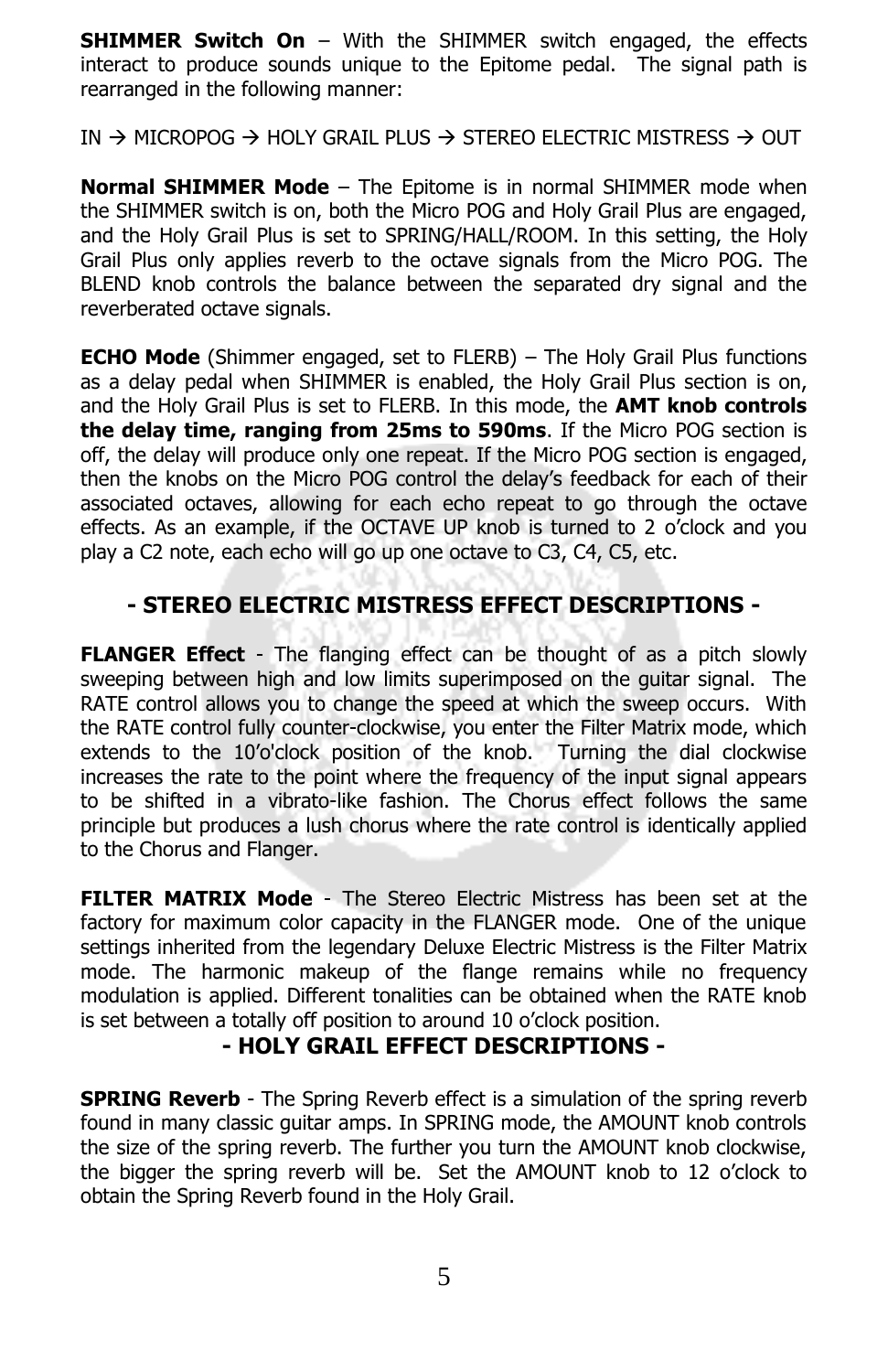**HALL Reverb** - Hall Reverb is a simulation of the reverb heard in a large space In HALL mode, the AMOUNT knob controls the reverb time. The further you turn the AMOUNT knob clockwise, the longer the reverb time and the larger the reverb space. Using the AMOUNT control you can obtain reverb spaces from a room to a large hall. To obtain the Hall Reverb sound found in the Holy Grail, turn the AMOUNT knob to 1 o'clock.

**ROOM Reverb** - Room Reverb is a simulation of the reverb heard in a small space. In ROOM mode, the AMOUNT knob controls the damping factor of the reverb. As the AMOUNT knob is turned clockwise, the reverb will be less damped. Set the AMOUNT knob to its minimum position (full counter-clockwise) and the reverb will be heavily damped, sounding like a bathtub reverb. Turn the AMOUNT knob to full clockwise and the reverb sounds like an open room with no damping.

**FLERB Reverb** - The Flerb Reverb effect is made up of a reverb followed in series by a flanger. In FLERB mode, the AMOUNT knob controls the rate of the Flerb's modulation. As you turn AMOUNT clockwise, the rate of modulation increases. To obtain the Flerb sound found in the Holy Grail, turn the AMOUNT knob to 8 o'clock.

**ECHO** (Shimmer engaged, set to FLERB) – The Echo effect plays back a delayed copy of the input signal. In ECHO mode, the AMOUNT knob controls the delay time, ranging from 25ms to 590ms. The Micro POG's knobs control the delay's feedback for each individual octave when the Micro POG is engaged. If the Micro POG is not engaged, the echo effect will have just one repeat. As feedback is increased on any octave, the Echo produces more repeats of that octave with each cycle through the delay line going up or down an octave.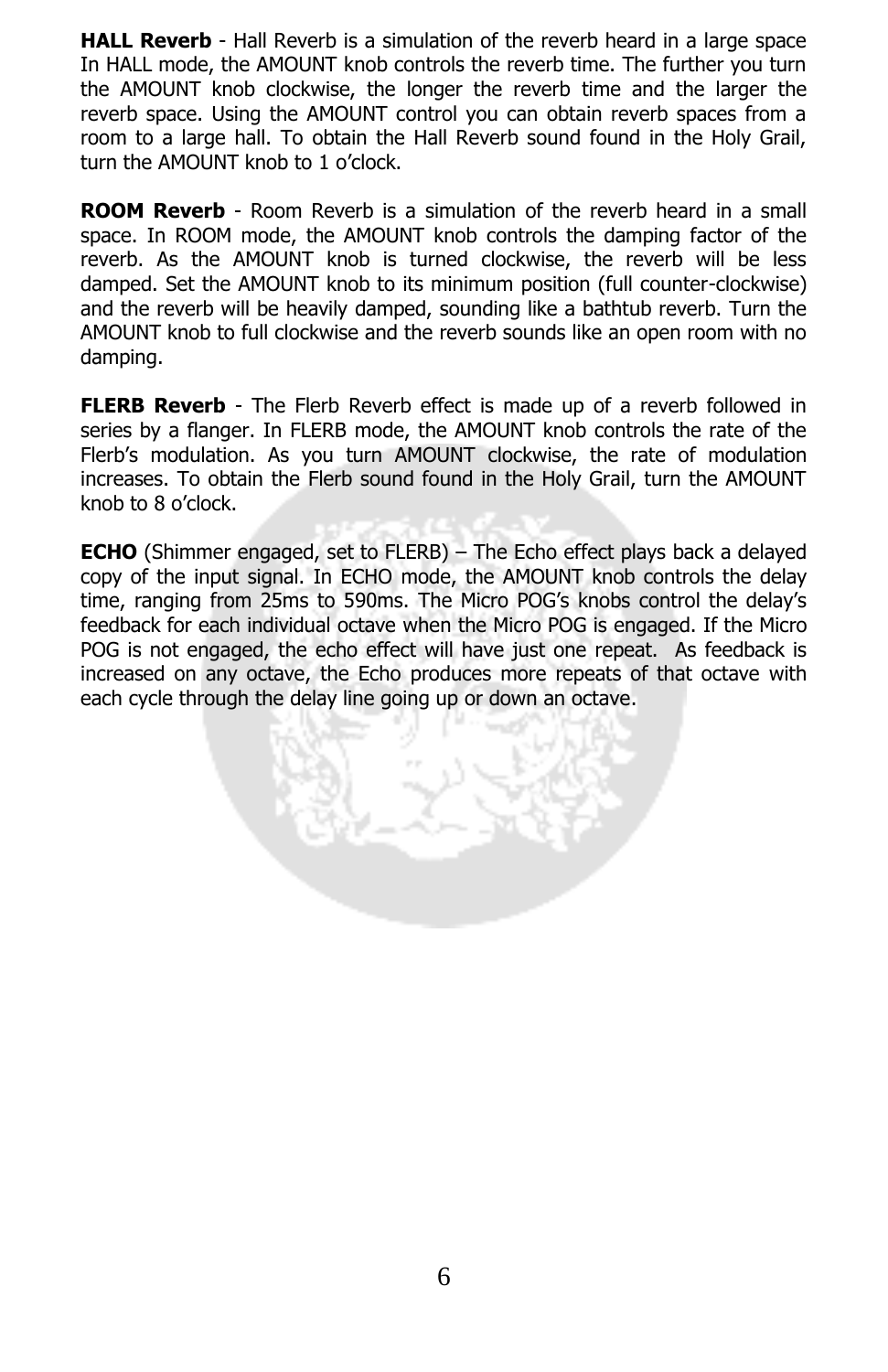## **- SAMPLE SETTINGS: SHIMMER OFF -**



**Old Radio**





**Huge Hall**

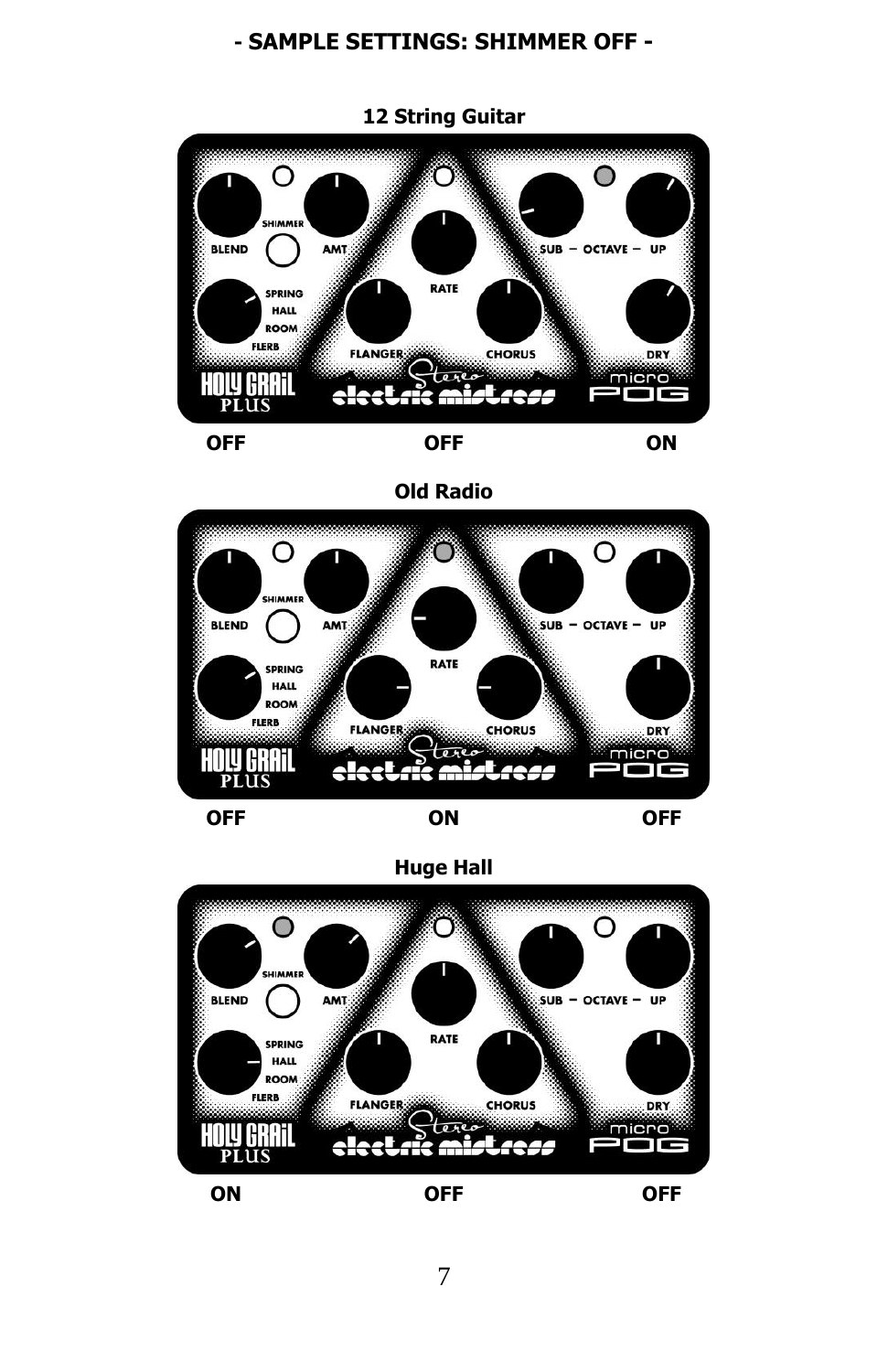#### **- SAMPLE SETTINGS: SHIMMER ON -**



**Subtle Ambience Reverb**





**Fast Echo**



**- SAMPLE SETTINGS: SHIMMER ON -**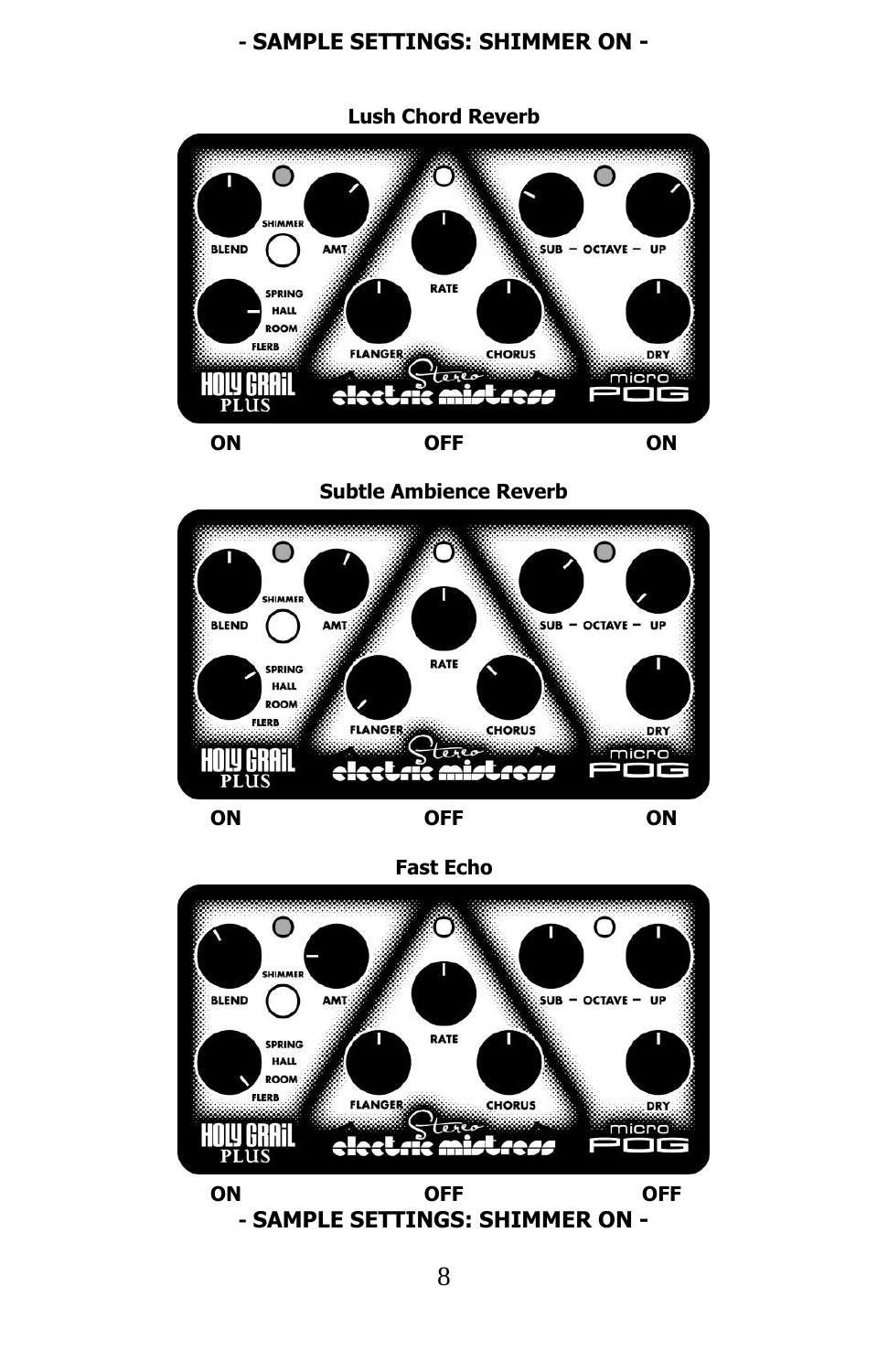#### **Fluttering Echoes**



**Octave Echo Multiplicity**





**Bass Follower**



**ON OFF ON**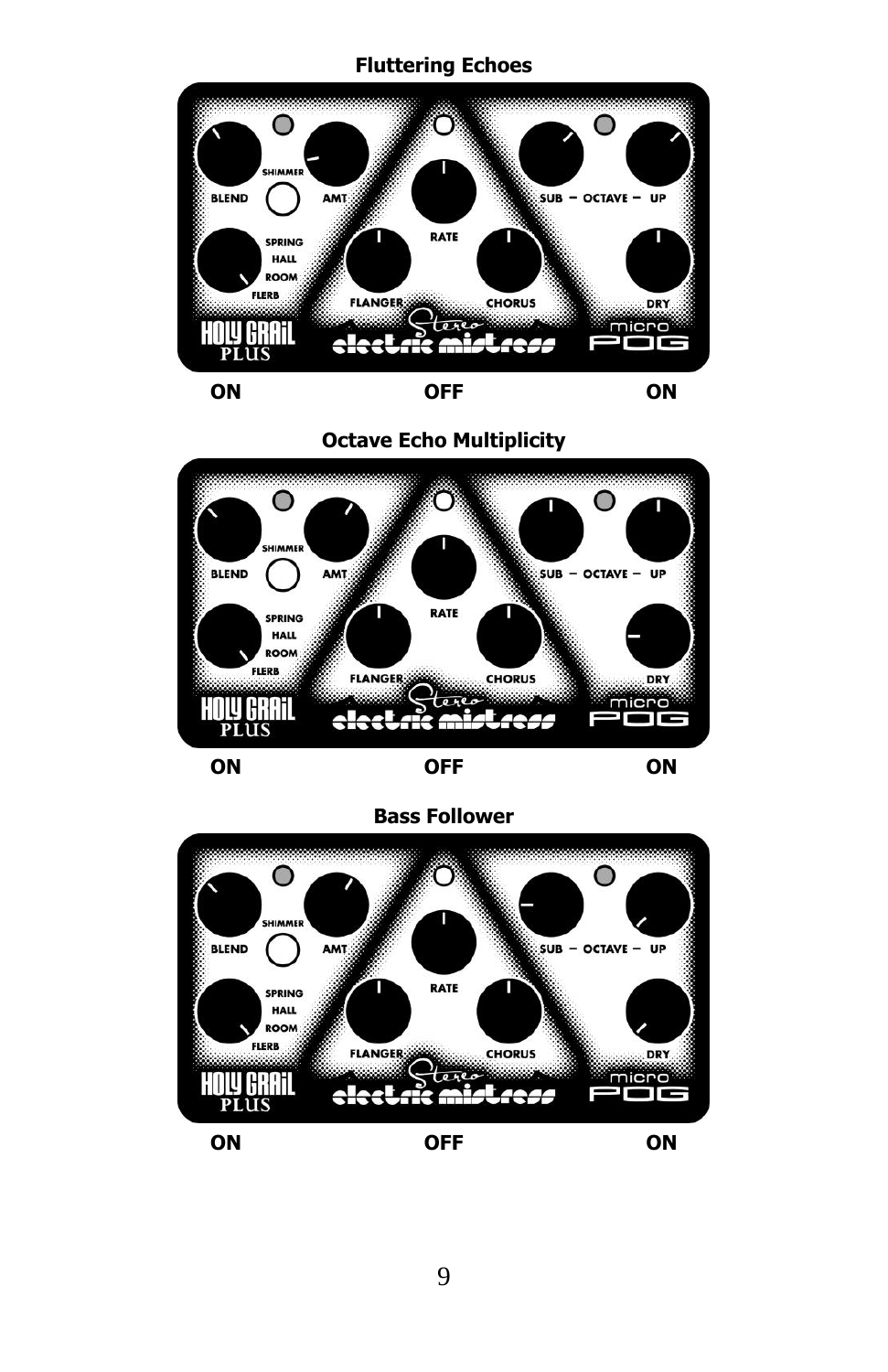



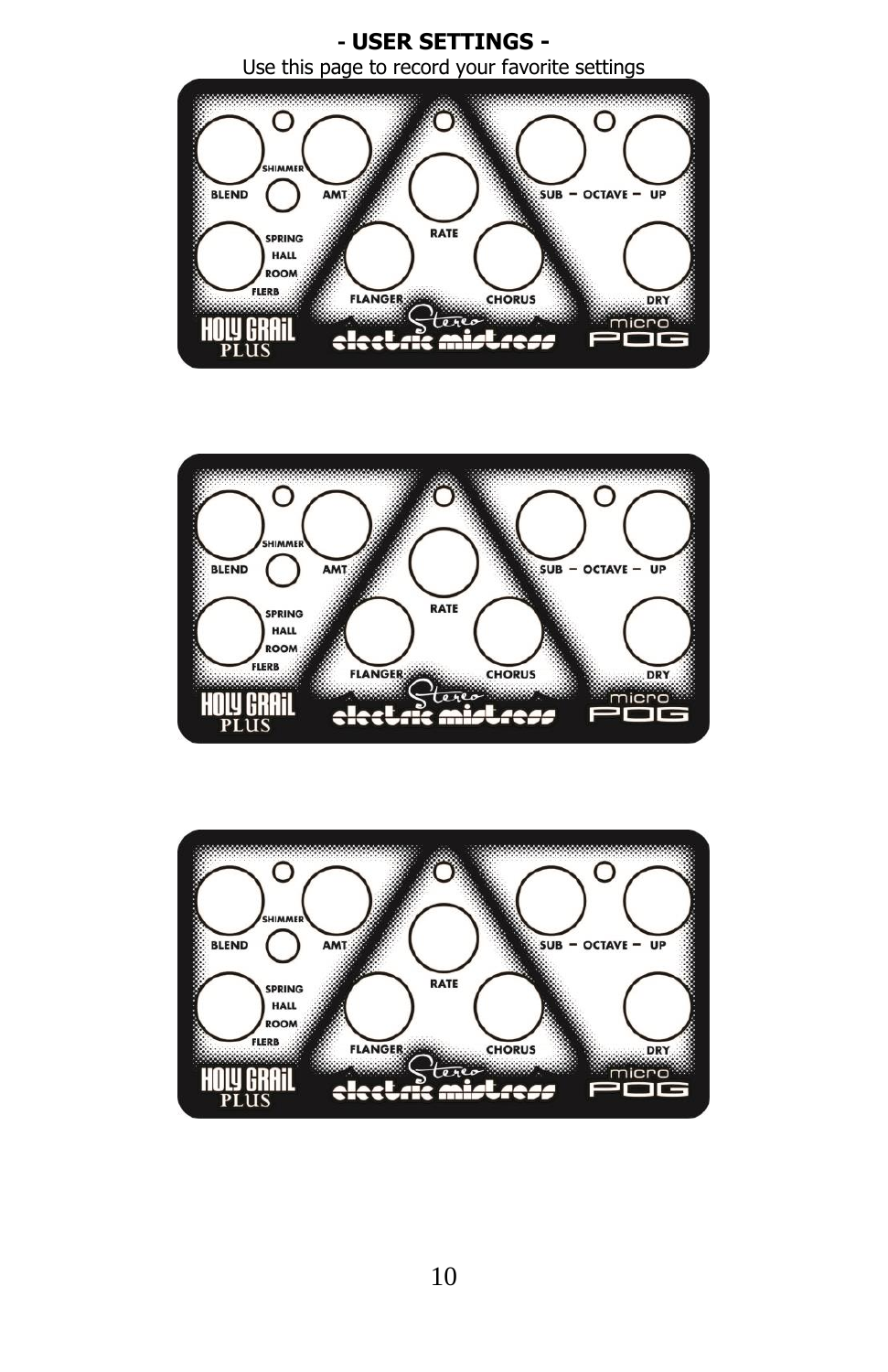